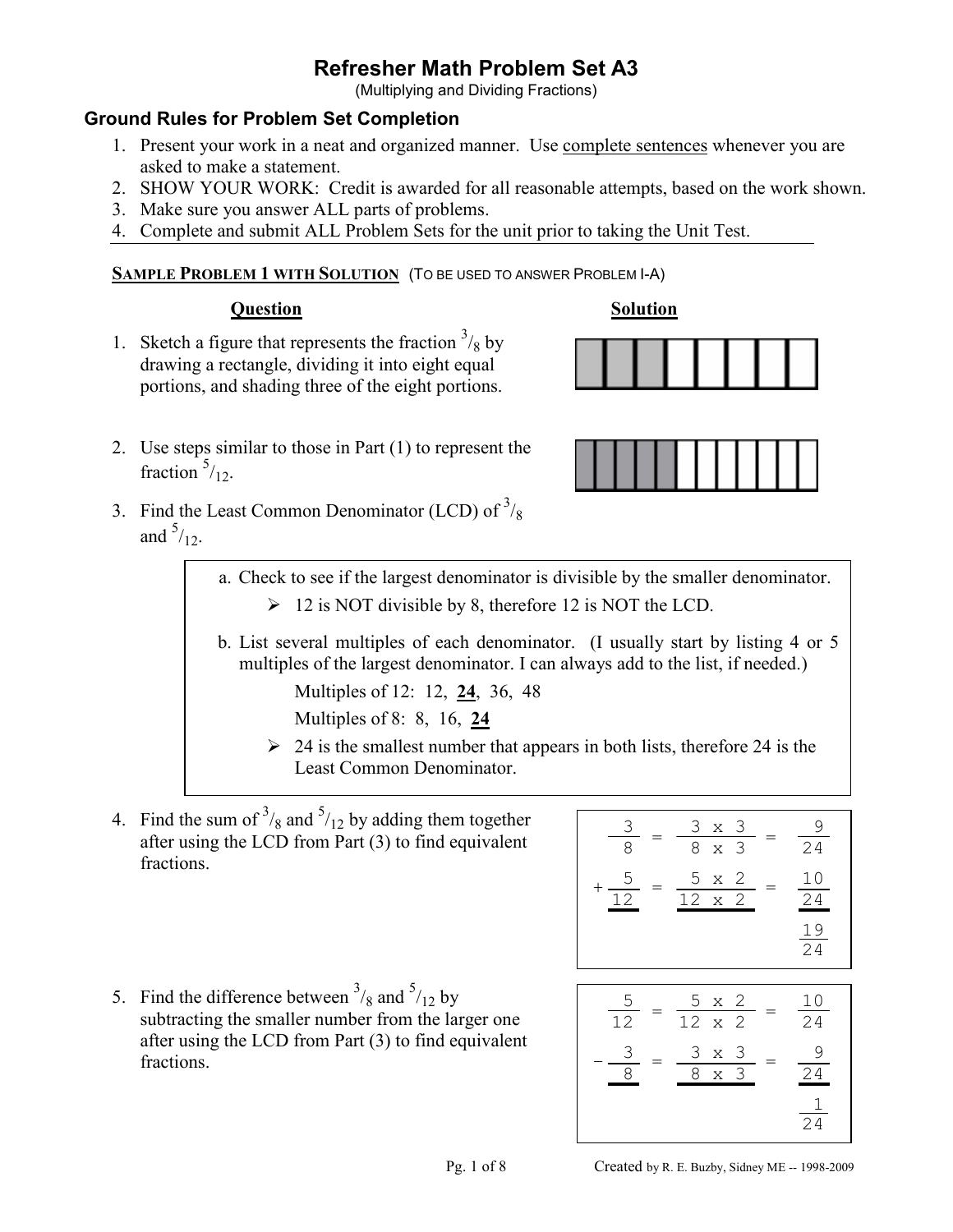(Multiplying and Dividing Fractions)

## **SAMPLE PROBLEM 2 WITH SOLUTION** (TO BE USED TO ANSWER PROBLEM I-B)

- 1. Sketch a figure that represents the mixed number  $3<sup>3</sup>/10$  by drawing a filled-in rectangle for each whole unit; then, drawing another rectangle, dividing it into ten equal portions, and shading three of the ten portions. [Notice that each rectangle is the same size since each represents one whole unit.]
- 2. Use steps similar to those in Part (1) to represent the mixed number  $1^{11}/12$ .





3. Find the Least Common Denominator (LCD) of  $3/10$ and  $11/12$ .

> a. Check to see if the largest denominator is divisible by the smaller denominator.  $\geq 12$  is NOT divisible by 10, therefore 12 is NOT the LCD.

 b. List several multiples of each denominator. (I usually start by listing 4 or 5 multiples of the largest denominator. I can always add to the list, if needed.)

Multiples of 12: 12, 24, 36, 48, **60**

Multiples of 10: 10, 20, 30, 40, 50, **60**

- $\geq 60$  is the smallest number that appears in both lists, therefore 60 is the Least Common Denominator.
- 4. Find the sum of  $3^{3}/_{10}$  and  $1^{11}/_{12}$ .

$$
3\frac{3}{10} = 3\frac{3 \times 6}{10 \times 6} = 3\frac{18}{60}
$$
  
+ 
$$
1\frac{11}{12} = 1\frac{11 \times 5}{12 \times 5} = 1\frac{55}{60}
$$
  

$$
4\frac{73}{60} = 5\frac{13}{60}
$$

 5. Find the difference between  $3^{3}/_{10}$  and  $1^{11}/_{12}$ .

$$
3\frac{3}{10} = 3\frac{3 \times 6}{10 \times 6} = 3\frac{18}{60} = 2\frac{78}{60}
$$

$$
-1\frac{11}{12} = 1\frac{11 \times 5}{12 \times 5} = 1\frac{55}{60} = 1\frac{55}{60}
$$

$$
1\frac{23}{60}
$$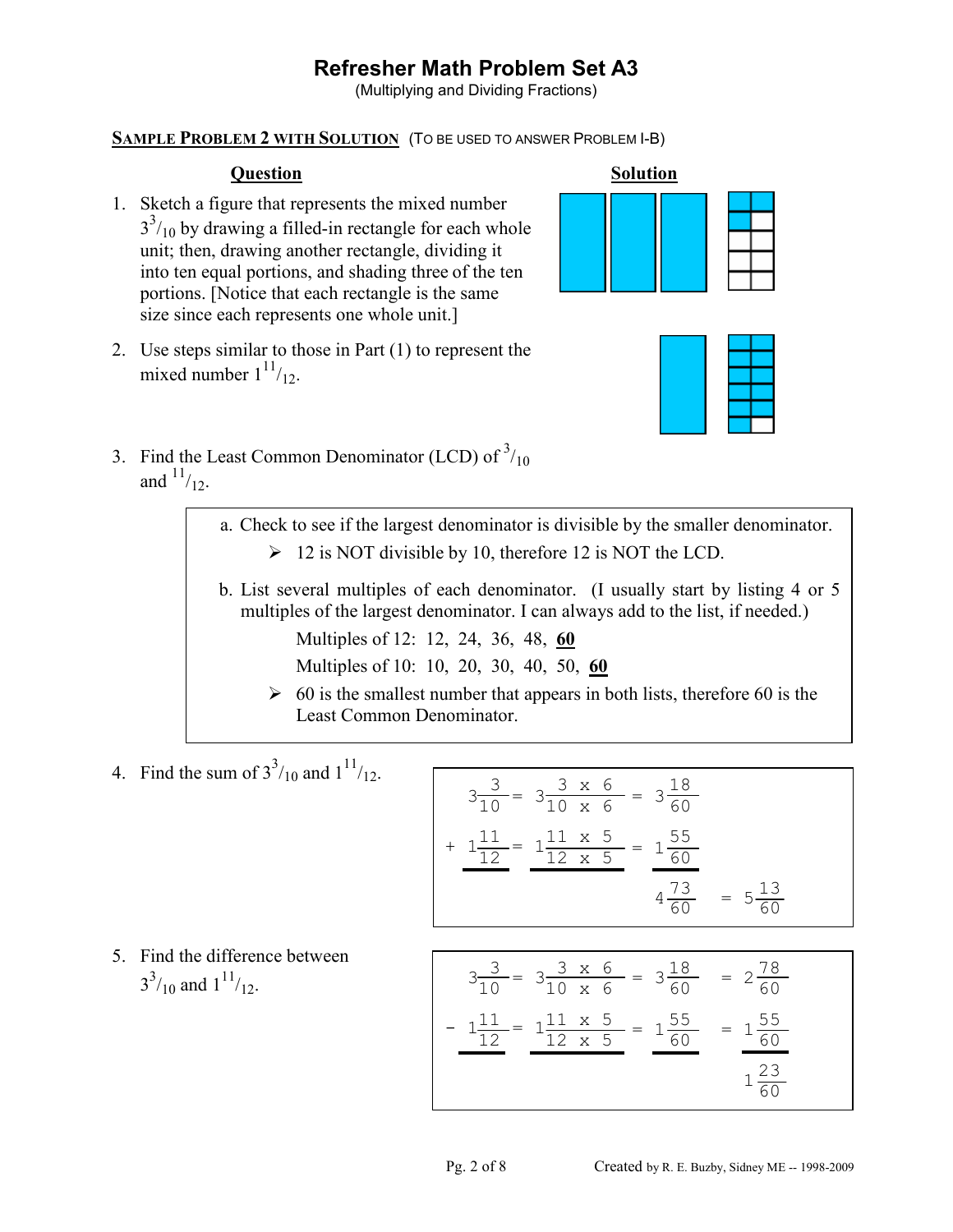(Multiplying and Dividing Fractions)

# **I. REVIEW PROBLEMS**

The problems below provide practice with skills and concepts from Problem Sets A1 and A2.

- A. Sample Problem 1 on page 1 should be used as a model for answering this problem.
	- 1. Sketch a figure that represents the fraction  $\frac{3}{10}$  by drawing a rectangle, dividing it into ten equal portions, and shading three of the ten portions.
	- 2. Use steps similar to those in Part (1) to represent the fraction  $\frac{1}{6}$ .
	- 3. Find the Least Common Denominator (LCD) of  $3/10$  and  $1/6$ .
	- 4. Find the sum of  $\frac{3}{10}$  and  $\frac{1}{6}$ , using the LCD from Part (3) to find equivalent fractions.
	- 5. Find the difference between  $\frac{3}{10}$  and  $\frac{1}{6}$  by subtracting the smaller number from the larger one and using the LCD from Part (3) to find equivalent fractions.
- B. Sample Problem 2 on page 2 should be used as a model for answering this problem.
	- 1. Sketch a figure that represents the mixed number  $2^5$ /<sub>8</sub> by drawing a filled-in rectangle for each whole unit; then, drawing another rectangle, dividing it into eight equal portions, and shading five of the eight portions.
		- 2. Use steps similar to those in Part (1) to represent the mixed number  $1^{19}/_{20}$ .
	- 3. Find the Least Common Denominator (LCD) of  $\frac{5}{8}$  and  $\frac{19}{20}$ .
	- 4. Find the sum of  $2^{5}/_8$  and  $1^{19}/_{20}$ .
	- 5. Find the difference between  $2^5$ /<sub>8</sub> and  $1^{19}$ /<sub>20</sub>.
- C. Add or subtract as indicated. Give answers as proper fractions or mixed numbers in lowest terms.

| 1. $\frac{8}{9} + \frac{2}{5} + \frac{4}{3} =$ | 2. $7^6/11-3^1/5=$      | 3. $1^3/5 + \frac{1}{2} + 6^9/20$ |
|------------------------------------------------|-------------------------|-----------------------------------|
| $12\frac{1}{4}$                                | $8\frac{3}{10}$         |                                   |
| $4. \frac{-5\frac{9}{16}}{2}$                  | $rac{+7\frac{5}{6}}{5}$ | 6. $\frac{-3\frac{3}{8}}{1}$      |

D. Measure each line to the nearest  $\frac{1}{16}$  inch. Give your answers in lowest terms.



- E. Completely solve the problems below using steps (*i*), (*ii*), and (*iii*).
	- *i*. State what it is you are to find. Give your answer as a complete sentence.
	- *ii*. Solve the problem, showing your work.
	- *iii*. State the answer in a complete sentence.
	- 1. ABC Gum stock started the day at  $37<sup>3</sup>/8$  and dropped  $2<sup>3</sup>/4$  points by the end of the day. What was the stock's point value at the end of the day?
	- 2. On Monday Jim and Ilene drove  $3^2$ /<sub>5</sub> miles to the drug store, then  $2^3$ /<sub>4</sub> miles to the grocery store, and  $4^{7}/_{10}$  miles on the trip back home. In all, how many miles did Jim and Ilene travel?
	- 3. Larry budgets  $\frac{1}{4}$  of his income for housing,  $\frac{1}{5}$  for car expenses,  $\frac{1}{8}$  for groceries, and  $\frac{3}{16}$  for utilities and phone. What fraction of his income has Larry budgeted for the listed items?
		- 4. Based on your answer to Problem 3 above, what fraction of Larry's income is left after he has budgeted for housing, car, grocery, utility, and phone expenses?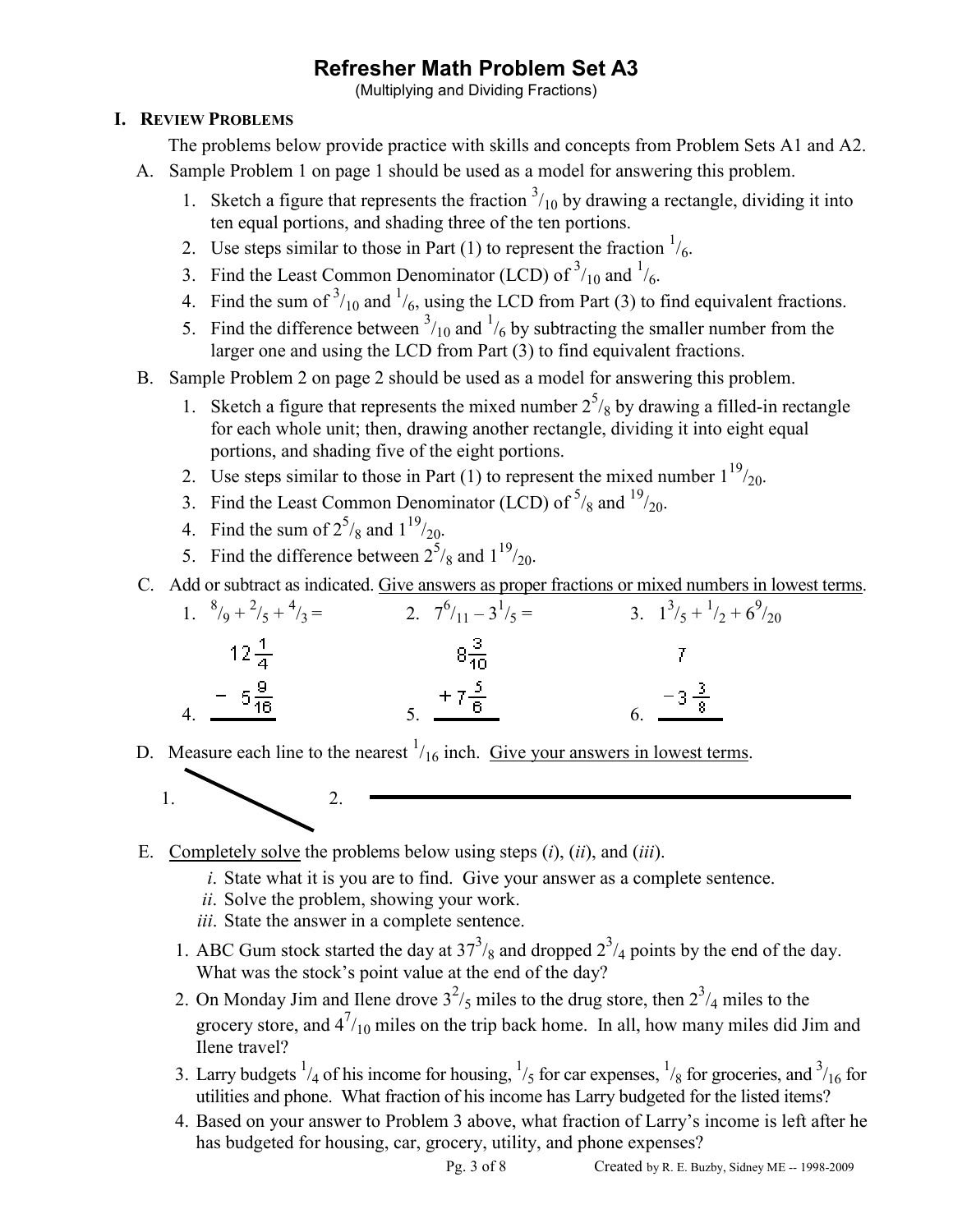(Multiplying and Dividing Fractions)

## **II. MULTIPLYING FRACTIONS & MIXED NUMBERS**

As you will see, multiplying fractions is usually easier than adding and subtracting fractions since you do not need to find common denominators to multiply.

## **SAMPLE PROBLEM 3 DEMONSTRATES HOW TO MULTIPLY FRACTIONS.**

#### **SAMPLE PROBLEM 3 WITH SOLUTION**

**The Problem:** 

Multiply & Reduce:  $\frac{5}{6}$  \*  $\frac{8}{3}$  \*  $\frac{3}{4}$ 

**The Solution:** 

- 1. Multiply the numerators (top numbers) together  $(5 * 8 * 3 = 120)$ .
- 2. Multiply the denominators (bottom numbers) together  $(6 * 3 * 4 = 72)$ .
- 3. Write the resulting fraction:  $120/72$ .
- 4. Reduce to a fraction or mixed number in lowest terms:  $120<sub>/72</sub> = 1<sup>48</sup>/<sub>72</sub> = 1<sup>2</sup>/<sub>3</sub>$
- A. Multiply and reduce. Refer to Sample Problem 3 as needed. For more practice, see page 39 of Contemporary's Number Power 2 work-text.

1. 
$$
{}^{9}/_{10} * {}^{7}/_{13} =
$$
  
2.  ${}^{5}/_{6} * {}^{3}/_{2} * {}^{1}/_{10} =$   
3.  ${}^{4}/_{3} * {}^{1}/_{2} * {}^{15}/_{4} * {}^{3}/_{8} =$ 

We can simplify the multiplication process further if we **cancel factors common to both the numerators and the denominators**. By doing so we end up with smaller numbers that are easier to work with and we eliminate the need to reduce at the end.

**SAMPLE PROBLEM 4 DEMONSTRATES HOW TO CANCEL WHEN MULTIPLYING FRACTIONS.**

#### **SAMPLE PROBLEM 4 WITH SOLUTION**

# **The Problem:**

Cancel, Multiply & Reduce:  $\frac{5}{6}$  \*  $\frac{8}{3}$  \*  $\frac{3}{4}$ 

# **The Solution:**

1. Cancel any factors in the numerators that also appear in the denominators. (In this case the 3 in the numerator of  $\frac{3}{4}$  cancels the 3 in the denominator of  $^{8}/_3$ , the 4 in the denominator of  $^{3}/_4$  cancels a factor of 4 from the 8 in the numerator of  $\frac{8}{3}$ , and the factor of 2 from the 8 in the numerator of  $\frac{8}{3}$  cancels a factor of 2 from the 6 in the denominator of  $\frac{5}{6}$ .



- 2. Multiply the resulting numerators (top numbers) together  $(5 * 1 * 1 = 5)$ .
- 3. Multiply the resulting denominators (bottom numbers) together  $(3 * 1 * 1 = 3)$ .
- 4. Write the resulting fraction or mixed number:  $\frac{5}{3} = 1^2/3$ .
- B. Cancel where possible, then multiply and reduce. Refer to Sample Problem 4 as needed. For more practice, see pages 40 and 41 of Contemporary's Number Power 2 work-text.

1. 
$$
{}^{3}/_{10} * {}^{5}/_{12} =
$$
 2.  ${}^{4}/_{15} * {}^{45}/_{24} =$  3.  ${}^{5}$ 

3. 
$$
5/6 * 12/15 * 30/8 =
$$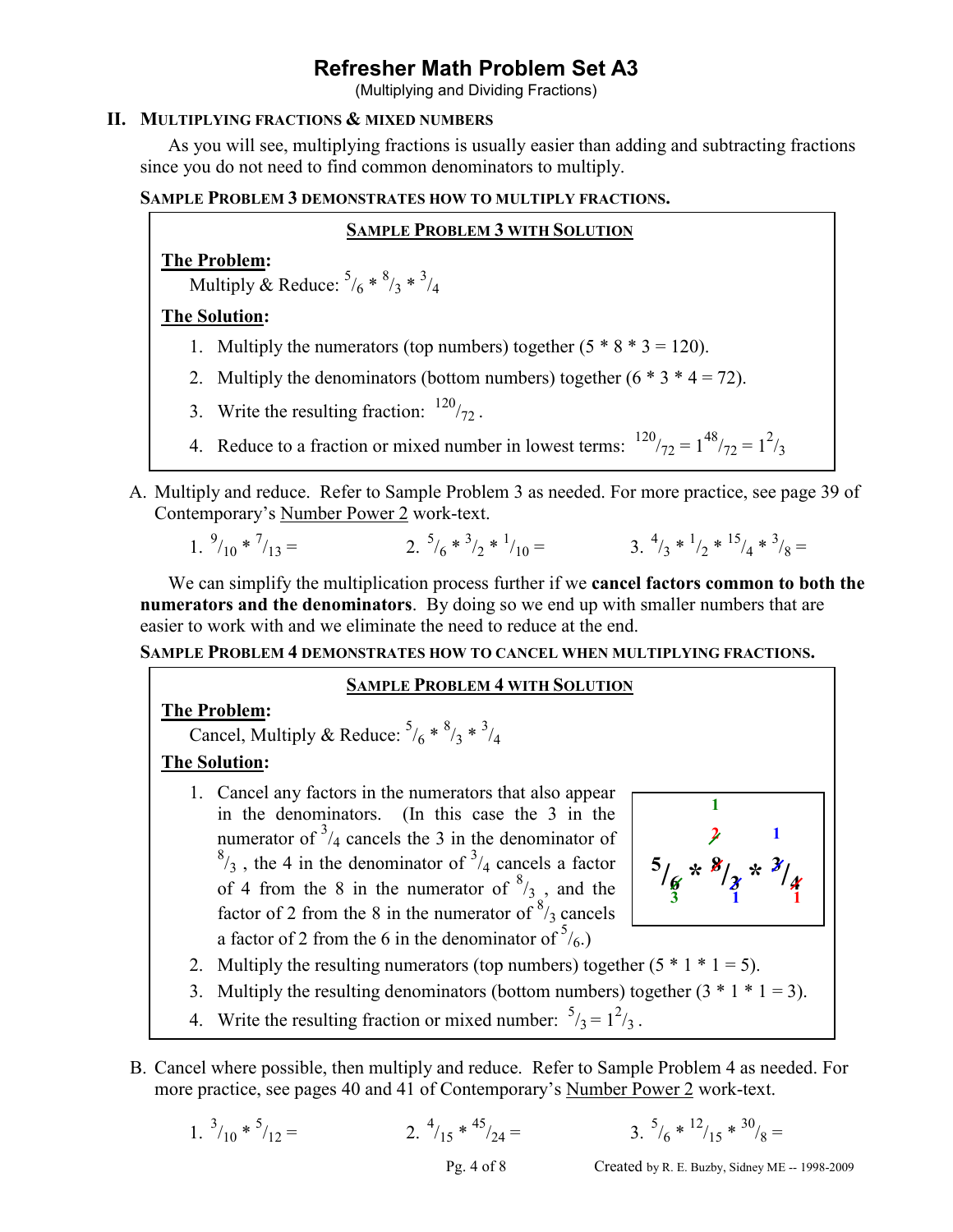(Multiplying and Dividing Fractions)

To this point we have consider multiplication that involves just fractions. Often, however, we need to solve problems that involve the multiplication of fractions, whole numbers, and mixed numbers**.** 

This process is not all that different from fraction multiplication. In fact, there is only one additional step we must do – **first change all whole and mixed numbers to improper fractions.**

**SAMPLE PROBLEM 5 DEMONSTRATES MULTIPLICATION INVOLVING FRACTIONS, WHOLE NUMBERS, AND MIXED NUMBERS.**

# **SAMPLE PROBLEM 5 WITH SOLUTION**

## **The Problem:**

Multiply & Reduce, canceling when possible:  $1^{1/6}$  \* 5 \*  $2^{4/7}$  \*  $9/10$ 

## **The Solution:**

- 1. Convert all whole numbers and mixed numbers to improper fractions.
- 2. Cancel any factors in the numerators that also appear in the denominators.
- $1^{1/6}$  \* 5 \*  $2^{4/7}$  \*  $9/10 =$  $\frac{7}{6}$  \*  $\frac{5}{1}$  \*  $\frac{18}{7}$  \*  $\frac{9}{10}$  = **1 1 9 3**  $\frac{7}{8}$  $\times$   $\frac{5}{1}$ **1x**  $\frac{18}{7}$ **x**  $\frac{9}{10}$ **2** 1  $\chi$

**1** 

- 3. Multiply the resulting numerators together  $(1 * 1 * 9 * 3 = 27)$ .
- 4. Multiply the resulting denominators together  $(2 * 1 * 1 * 1 = 2)$ .
- 5. Write the resulting fraction or mixed number:  $27/2 = 13^{1/2}$ .
- C. Convert whole numbers and mixed numbers to improper fractions, cancel where possible, then multiply and reduce. Refer to Sample Problem 5 as needed. For more practice, see pages 42 and 43 of Contemporary's Number Power 2 work-text.

1. 
$$
4 * {^5}/_{12} * 1^3 /_5 =
$$
  
2.  ${}^3}/_8 * 2^5 /_6 * 3 =$   
3.  $8^1 /_2 * 1^2 /_5 * 3^7 /_8 =$ 

# **III. DIVIDING FRACTIONS & MIXED NUMBERS**

**Division is defined as multiplying by the reciprocal.** (Two numbers are reciprocals if their product is 1. For example,  $\frac{3}{5}$  and  $\frac{5}{3}$  are reciprocals since  $\frac{3}{5}$  \*  $\frac{5}{3}$  = 1.) Thus, to divide fractions we simply **invert the divisor** (the number we are dividing by) **and multiply**.

# **SAMPLE PROBLEM 6 (NEXT PAGE) DEMONSTRATES DIVISION OF FRACTIONS.**

As with multiplication problems, the first step when simplifying division problems involving fractions, whole numbers, and mixed numbers should be to **change all whole and mixed numbers to improper fractions**.

**SAMPLE PROBLEM 7 (NEXT PAGE) DEMONSTRATES DIVISION INVOLVING FRACTIONS, WHOLE NUMBERS, AND MIXED NUMBERS.**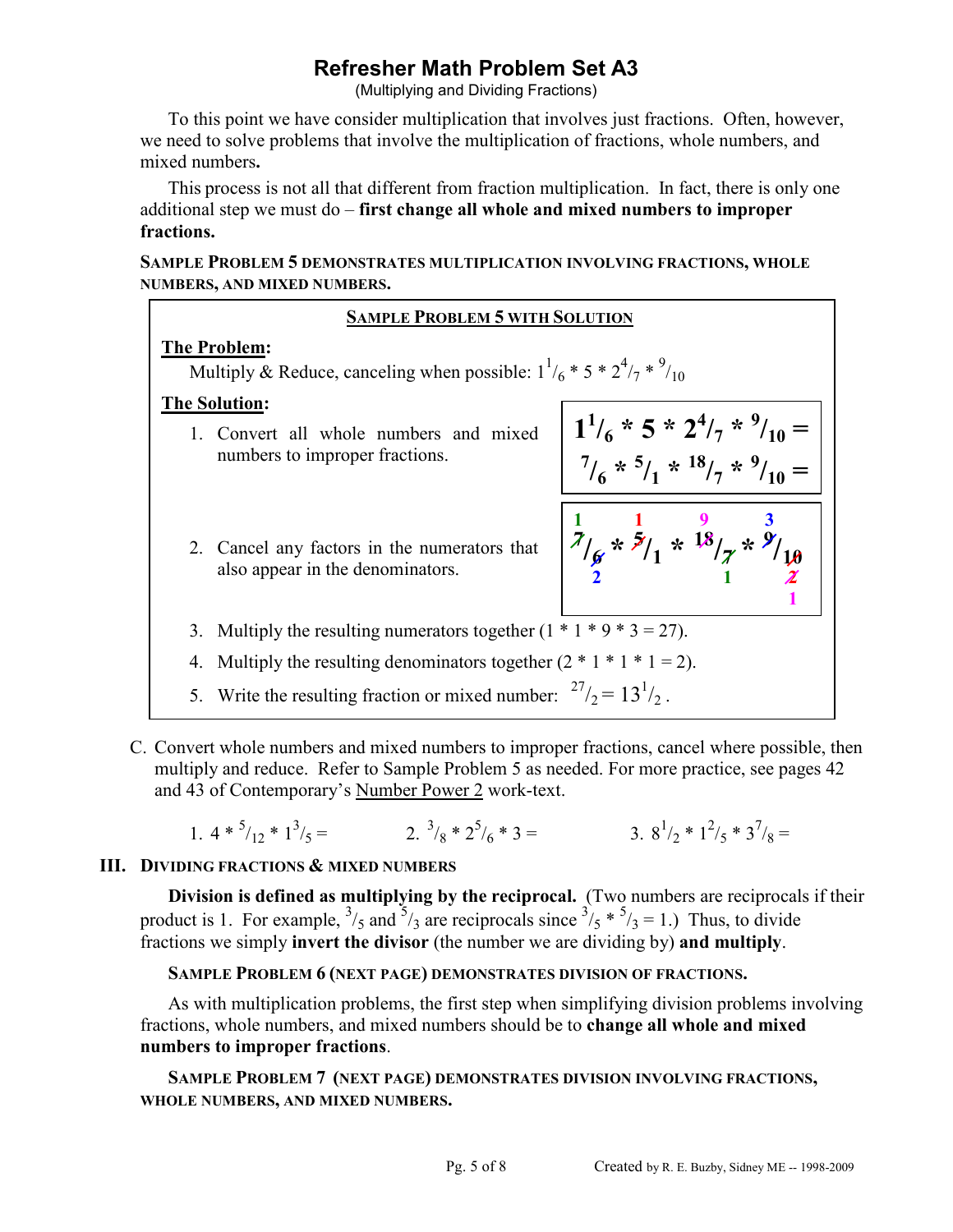(Multiplying and Dividing Fractions)

### **SAMPLE PROBLEM 6 WITH SOLUTION**

#### **The Problem:**

Divide & Reduce:  $\frac{5}{6} \div \frac{3}{4}$ 

## **The Solution:**

**Remember: Division is defined to be multiplying by the reciprocal.** (Reciprocals are numbers that when multiplied together equal 1.) **Thus, to multiply fractions we invert** (flip) **the number we are dividing by, then multiply**.

- 1. Invert (flip) the number you are dividing by
- 2. Cancel any factors in the numerators that also appear in the denominators.



- 3. Multiply the resulting numerators together  $(5 * 2 = 10)$ .
- 4. Multiply the resulting denominators together  $(3 * 3 = 9)$ .
- 5. Write the resulting fraction or mixed number:  $\frac{10}{9} = 1\frac{1}{9}$ .
- A. Cancel where possible, then divide and reduce. Refer to Sample Problem 6 as needed. For more practice, see pages 47 and 48 of Contemporary's Number Power 2 work-text.

1.  $\frac{9}{10} \div \frac{7}{1}$  $/_{15} =$  2.  $^{5}/_8 \div ^3$  $\gamma_2 =$  3.  $\frac{15}{4} \div \frac{3}{8} =$ 

#### **SAMPLE PROBLEM 7 WITH SOLUTION**

#### **The Problem:**

Divide & Reduce, canceling when possible:  $10 \div 2^1/\gamma$ 

#### **The Solution:**

- 1. Convert all whole numbers and mixed numbers to improper fractions.
- 2. Invert (flip) the number you are dividing by
- 3. Cancel any factors in the numerators that also appear in the denominators.
- 4. Multiply the resulting numerators together  $(2 * 7 = 14)$ .
- 5. Multiply the resulting denominators together  $(1 * 3 = 3)$ .

6. Write the resulting fraction or mixed number:  $14/3 = 4^2/3$ .

- B. Convert whole numbers and mixed numbers to improper fractions, cancel where possible, then divide and reduce. Refer to Sample Problem 7 as needed. For more practice, see pages 49 – 54 of Contemporary's Number Power 2 work-text.
	- 1.  $15 \div 5$  $/6 =$  2.  $\frac{3}{8} \div 3 =$  3. 8<sup>1</sup>  $/_3 \div 1^1/_4 =$

 $10 \div 2^1/\frac{1}{7} =$ 

 $10$ <sup> $\frac{1}{2}$ </sup> $\div$   $15$ <sup> $\frac{1}{7}$ </sup> =

 $^{10}/_{1}$  \*  $^{7}/_{15}$  =

 $\frac{10}{1}$  \*  $\frac{7}{15}$  =  $\sim$  3

2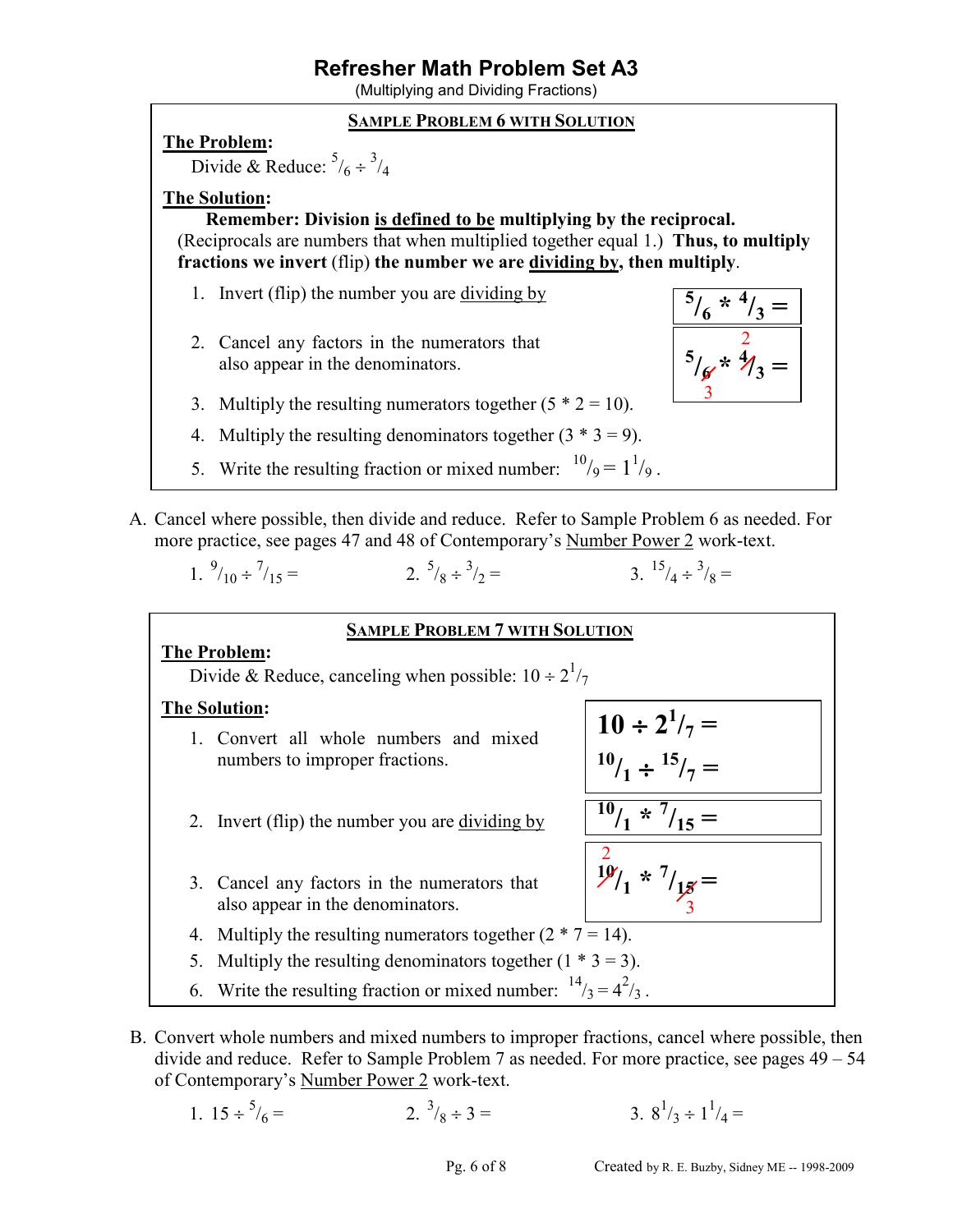(Multiplying and Dividing Fractions)

#### **IV. SOLVING MULTIPLICATION & DIVISION PROBLEMS INVOLVING FRACTIONS, WHOLE NUMBERS, AND MIXED NUMMBERS**

## **SAMPLE PROBLEM 8 DEMONSTRATES HOW TO SOLVE A MULTIPLICATION PROBLEM INVOLVING FRACTIONS.**

## **SAMPLE PROBLEM 8 WITH SOLUTION**

# **The Problem:**

Joan wants to know how many canning jars she will need to store the 12 pounds of peppers she has prepared. She estimates that each jar will hold  $\frac{2}{3}$  of a pound. How many jars does she need?

# **The Solution:**

- 1. We are to find how many  $\frac{2}{3}$ -pound jars Joan needs to can 12 pounds of peppers.
- 2. A good way to decide what operation(s) to use in solving a problem is to simplify the problem by rounding all fractions and mixed numbers to whole numbers and deciding how you would solve the simpler problem.

If we round  $\frac{2}{3}$  to 1, our problem would simplify to: "How many 1-pound jars are needed to store 12 pounds of peppers." Now, it is easy to see that we must divide 12 by 1 to solve our simplified problem. Thus, to solve the original problem we must divide 12 by  $\frac{2}{3}$ . (We estimate that we will need somewhat more than 12 jars.)

The calculation below gives the exact number of jars needed:

$$
12 \div \frac{2}{3} = \frac{12}{1} \div \frac{2}{3} = \frac{12}{1} \times \frac{3}{2} = 18
$$

- 3. Joan needs 18 jars to can the 12 pounds of peppers.
- A. Completely solve the problems below using steps (*i*), (*ii*), and (*iii*). Sample Problem 8 is provided as a model. Additional practice problems can be found on pages  $44 - 46$  and  $55 - 57$ of Contemporary's Number Power 2 work-text. You may also want to review the Introduction to Problem Solving handout.
	- *i*. State what it is you are to find. Give your answer as a complete sentence.
	- *ii*. Solve the problem, showing your work.
	- *iii*. State the answer in a complete sentence.
	- 1. A recipe that serves eight calls for  $2^{1/2}$  cups of milk. How much milk should you use if you need to adjust the recipe to serve ten?
	- 2. How many pieces of shelving  $1^{1/3}$  feet long can be cut from an 8-foot board?
	- 3. If it takes  $1^{1/3}$  yards of material to make one skirt, how many skirts can be made from 12 yards of material?
		- 4. Harvey & Louise are planning a trip to her parents for Christmas. They estimate the total trip mileage at 840 miles and plan to make overnight stops at the one-third and two-thirds points of the trip. How far will they have traveled when they make their second stop?